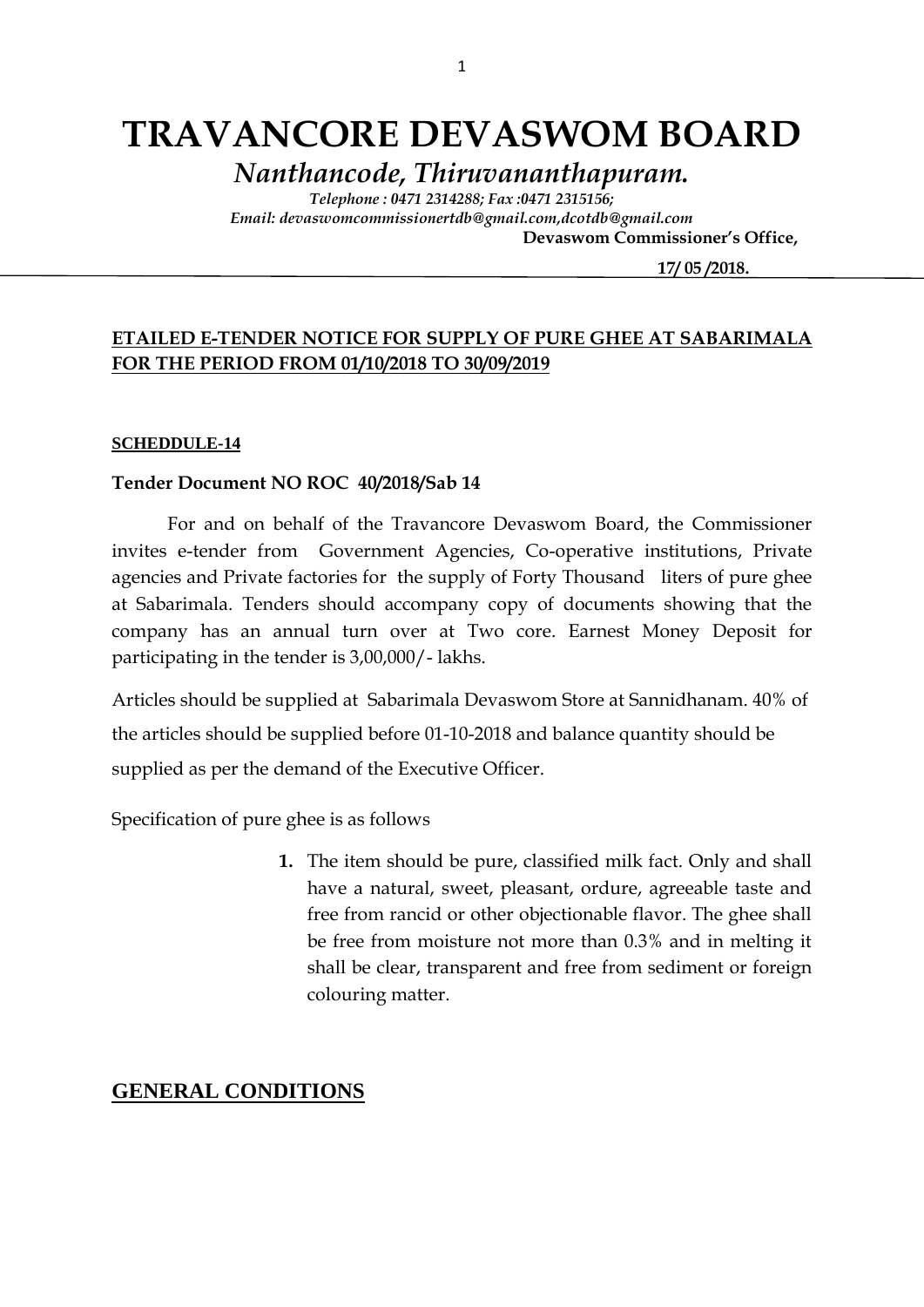- 1.1 The food items shall conform to the standards prescribed in Food Safety &Standards (Food Products Standards and Food Additives)Regulation,2011(REG:2.8.4).
- 1.2 The entire lot will be rejected if the above condition is violated and penal provision will be imposed as decided by the Commissioner of Food Safety, Kerala as any Food Business Operator with intent to such violation.
- 1.3 The supplier shall liable to be prosecuted under Food Safety &Standards,2006,if standard variations are noted from that prescribed under Food Safety & Standards regulation 2011 because under sec.3 of FSS Act.2006 "Sale" with its grammatical variations and cognate expressions, means the sale of any article of food whether for cash or on credit or byway of exchange and whether by wholesale or retail for human consumption or use or for analysis and includes an agreement for sale, an offer for sale, the exposing for sale for having in procession for sale of such article and includes also attempt to sell any such article.
- 1.4 Payment will be released only to those suppliers who supply raw materials which conform to the standards under Food Safety &Standards (Food Products Standards and Food Additives)Regulation,2011
- 1.5 The supplier should submit an analysis certificate from an accredited lab along with every lot supply
- 1.6 The supplier should have a valid **FBO/PFA/FPO/FSSAI** license issued by the competent authority.
- 1.7 The tenders submitted by the defaulters on earlier occasions in contract with the TRAVANCORE DEVASWOM BOARD will not be considered. The tenderer therefore submit an affidavit along with the tender deposing that he is not a defaulter to the TRAVANCORE DEVASWOM BOARD on any earlier occasion.
- 1.8 Ghee should be packed only in Containers conforming to the standards of Food Safety and the name of the supplier and the month and year of packing should be mentioned on the Containers. The Containers should be of good quality and contain inner coating or having double layer so that ghee can be preserved for long period without any contamination and not affected by humidity.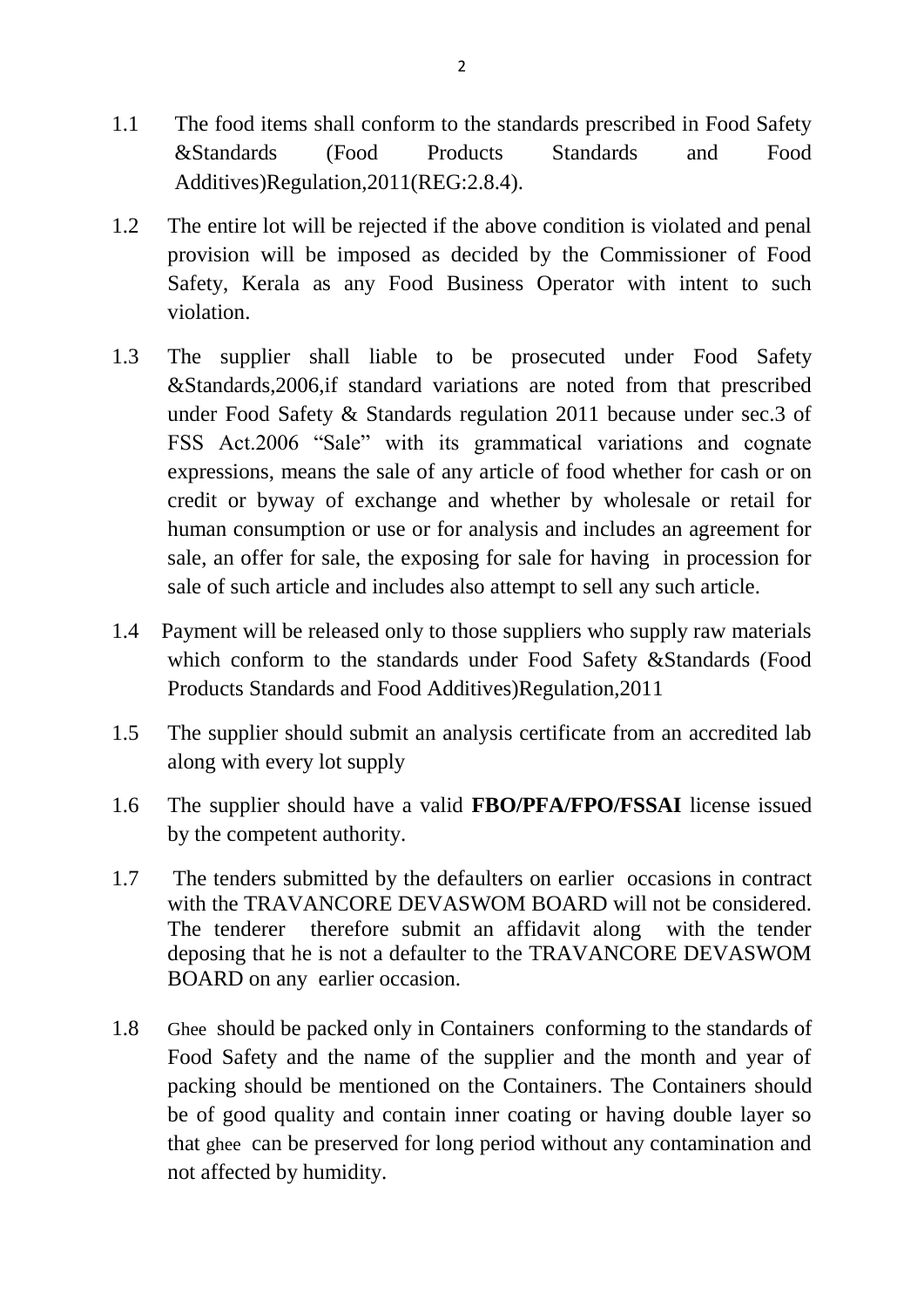- 1.9 Suppliers should furnish weight of the lorry load from the weigh bridge situated at Pampa and also furnish the quality certificate from accredited analytical lab for each load in addition to our test at Pampa.
- 1.10 Payment will be made only for the weight of the article excluding the weight of the Containers
- 1.11. The rate quoted should be inclusive of taxes, freight up to respective designation, loading and unloading charges and all other expenses.
- 1.12. In case the contract is awarded, Bank Guarantee for an amount equivalent to 10% of the total value of the articles to be supplied and valid for one year will have to be produced as security for satisfactory fulfillment of the contract at the time of executing agreement.
- 1.13. Necessary agreement should be executed with the Executive Officer, Sabarimala within the stipulated time.
- 1.14. The Board reserves the right to apportion the quantity among the suppliers.
- 1.15. No compromise in the quality of the articles will be allowed. **In case , samples contains health hazardous elements like tetrazine ,stringent action will be taken against the firms submitting those samples, as recommended by the Commissioner for Food Safety, Kerala.**

1.16. The Tenders should be submitted through online on or before 11.00 A.M on 05.06.2018 . The Tenders will be verified at 11.00 A.M on 07.06.2018

1.17. The Tenderers should submit four kilograms of samples on 07/06/2018 to the Office of the Devaswom Commissioner.

1.17(A). Tenders submitted by defaulters in previous years will not be considered.

1.18. The bidders should have the necessary portal enrolment with their own Digital Signature Certificate.

1.19. *If any tenderer withdraws from his tender before the expiry of the period fixed for keeping the rates firm for acceptance, the earnest money if,*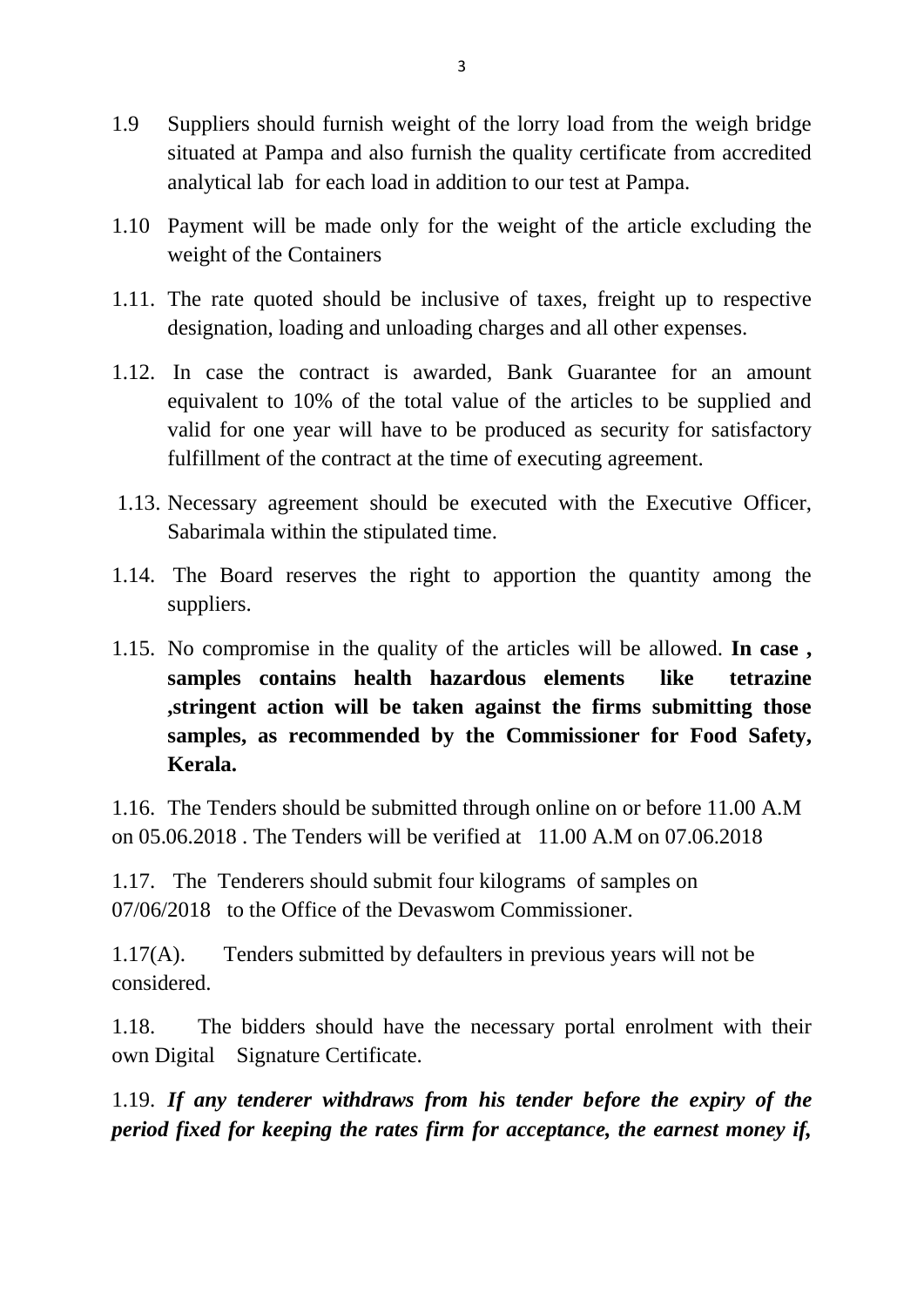*any, deposited by him will be forfeited to the Borad and such legal action taken against him as the Board think fit.*

*1.20. In cases where a successful tenderer, after having made partial supplies fails to fulfill the contract in full, all or any of the materials not supplied may at the discretion of the Board, be purchased by means of another tender/ quotation or by negotiation or from the next higher tenderer who had offered to supply already and the loss, if any, caused to the Board shall thereby together with such sum as may be fixed by the Board towards damages be recovered from the defaulting tenderer.*

*1.21. Any sum of money due and payable to the contractor (including security deposit returnable to him) under this contract may be appropriated by the Purchasing Officer or the Board or any other person authorized by the Board and set off against any claim of the Purchasing Officer or the Board for the payment of a sum of money arising out of or under any other contract made by the contractor with the Purchasing Officer or the Board or any other person authorized by the Board. Any sum of money due and payable to the successful tenderer or contractor from the Board shall be adjusted against any sum of money due to the Board from him under any other contract.*

# **2. DETAILS OF PRE-QUALIFICATION CRITERIA FOR THE TENDERS, TIME AND SCHEDULE AND COST OF BIDDING DOCUMENT, EMD TO BE SUBMITTED BY THE BIDDER FOR PARTICIPATION IN THIS BID ARE GIVEN BELOW.**

(a) Cost of tender document.-Rs100/- through online

(b) Earnest Money Deposit -3,00,000 /-(Rupees Three Lakh only) through online

- (c) Tender Closing date: 05.06.2018at 11.00 A.M
- (d) Tender Opening date 07.06.2018 at 11.00 A.M
- (e) Mode of submission of tender :Tender should be submitted online in*'' www.etenders.kerala.gov.in''.*
- (f) Tender documents consisting of qualification information and eligibility criteria of bidders, Technical specification, schedule of quantities etc. are available in the web site **''www. etenders.kerala.gov.in''.**
- (g) Other details of tender documents will be available In the website**''www.etenders.kerala.gov.in''.**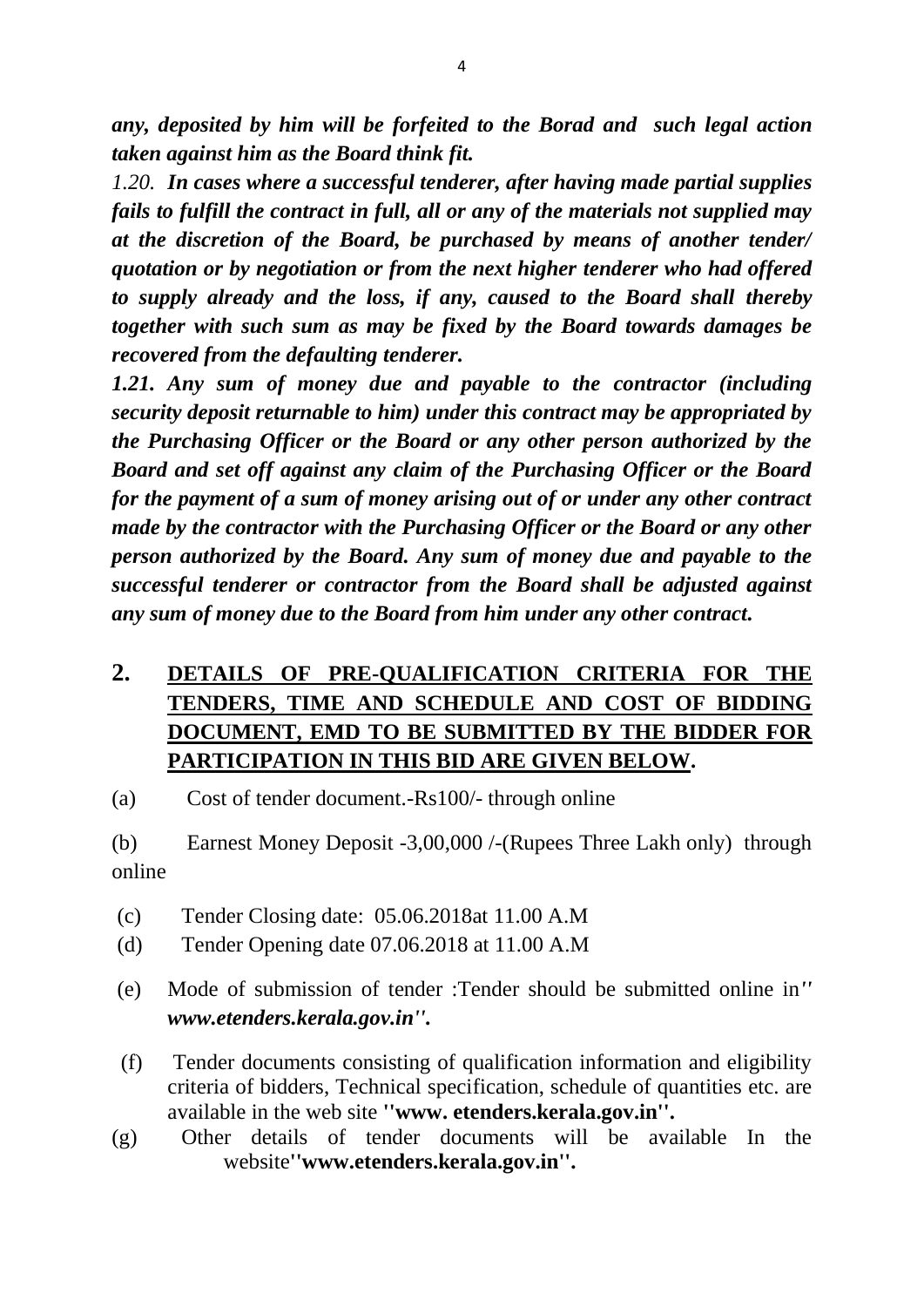## **3.DOCUMENTS TO BE FURNISHED ALONG WITH TENDER**

*3.1 The* ghee *Manufacturing Units should have proper valid license by the concerned authority for manufacturing/processing and storing of ghee - Copy of which will have to be furnished. In respect of Traders and processors a valid trading license as may be applicable for trading in* ghee *, a copy of which may be submitted.*

*3.2 Attested copy of audited balance Sheet and profit / loss account for past three years duly certified by a Chartered Accountant if it is a own manufacturing unit. In case of a leased unit, the above documents of both the entities i.e. lessor and lessee will have to be furnished. In respect of Traders and Processors attested copy of balance Sheet and profit/ loss account for past three years duly certified by a Chartered Accountant shall be submitted.*

*3.3 Applicants shall submit attested copy of the Income Tax returns of last three years with a copy of a PAN card attested by authorized signatory.*

*3.4 Attested copy of Certificate of registration under Excise, VAT, State / Central SalesTax Act, Service Tax Act as applicable.*

- *3.5. Certificate showing the experience in the respective fields issued by the District level Officers of the Industries Department of the State Government.*
- *3.6. A Passport size photo of the proprietor or the managing authority along with three specimen signatures duly attested by a Gazetted Officer or Notary Public.*

*3.7 An affidavit on Rs 200 non judicial stamp paper and Notarized , regarding:*

*3.7(a). Not having been prosecuted for violation rules / law under Essential Commodities Act or any such others law or orders there under in any court of law.*

*3.7(b). Not having been black listed by any organization or Government for nonperformance of contractual obligation.*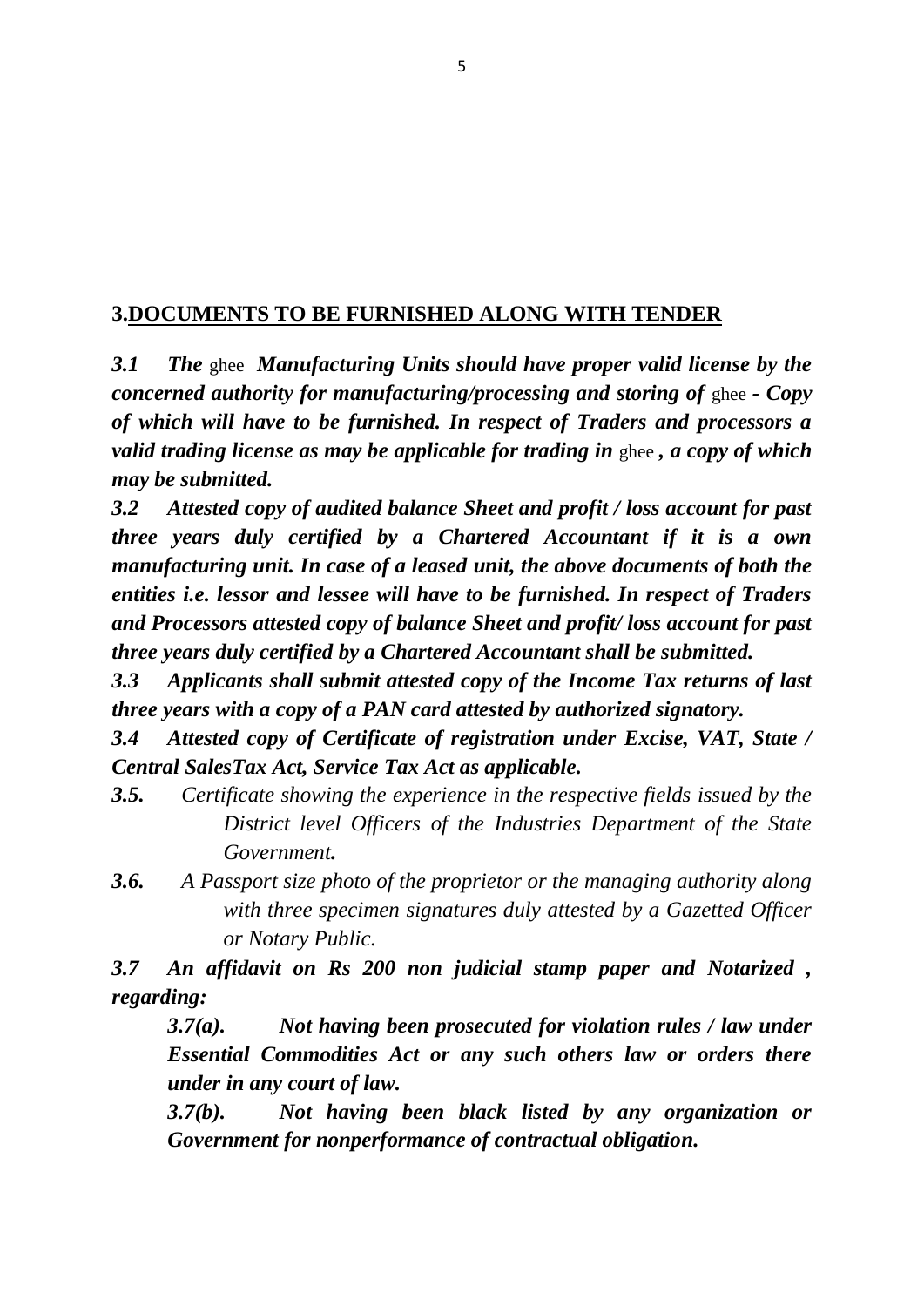*3.8 In case of partnership firm or Co-operative or Corporate, the Jaggery Manufacturing Units, Trading firms and processing units should furnish a copy of the partnership deed or byelaw or memorandum as the case may be. In case of partnership firms the share holding pattern should be duly certified by the Chartered Accountant along with details of name, age, education and experience of the partners. In case of Co operative / corporate body copy of letter of authorization to the Chief Executive or the authorized person to register and participate in the e-procurement/tender process should be furnished.*

*3.9 In case of supplier who has entered in to lease agreement with the* ghee *manufacturing Units the copy of the legally registered lease agreement duly certified by the Charted Accountant shall be enclosed.*

*3.10 The* ghee *Manufacturing Units, Trading firms should furnish letter of authority or power of attorney for having authorized the person to sign the documents on behalf of firm or society or corporate body. Attestation of signature of such authorized signatory from the bank where the firm is having its account is essential.*

*3.11 The address proof of the authorized signatory viz. Telephone bill/copy of Passport /Electricity bill/ voter ID proof/Aadhar Card should be submitted along with the application. The address proof in respect of the firm shall be either certificate of registration or certificate of incorporation issued by the concerned authority.*

*3.12. Bank account details of firm along with IFSC code, Branch details, address shall be furnished in the letterhead of the firm.*

3.13. **Details of online payment are given separately in the Appendix attached with the tender document.** 

# **4. SPECIAL INSTRUCTIONS TO THE BIDDER FOR THE E-SUBMISSION OF THE BIDS**

- 4.1 Bidder should do the registration in the tender site http://etenders.kerala.gov.in using the option available. Then the Digital Signature Registration has to be done with the e-token, after logging into the site. The e-token may be obtained from one of the authorized certifying authorities such as SIFY/TCS/nCode.
- 4.2 If there is any clarification, this may be obtained online through the tender site or through the contract details. Bidder should take into account of the corrigendum published If any before submitting the bids through online.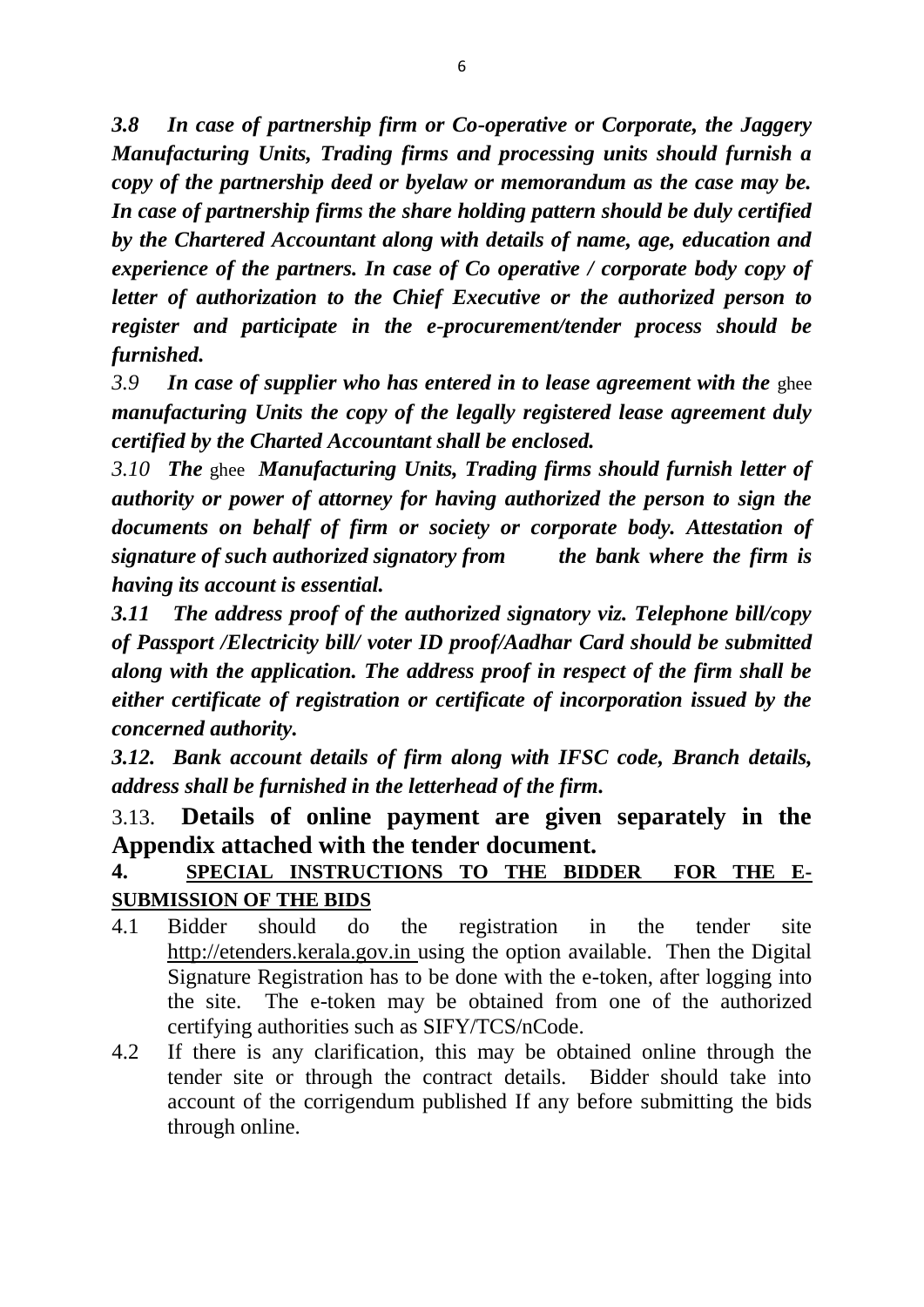- 4.3 After the bid submission, the acknowledgement number given by the etendering system should be printed by the bidder and kept as a record of evidence for online submission of bid for the particular tender.
- 4.4 The Tender Inviting Authority (TIA) will not be held responsible for any sort of the delay or the difficulties faced during the submission of bids through online by the bidders.
- 4.5 The bidder submit the bid documents by online mode through the site http://etenders.kerala.gov.in .
- 4.6 Each document tobe uploaded through online for the tenders should be less than 2 MB. If any document is more than2 MB, it can be converted to rar/zip format and then the same can be uploaded. However if the file size is less than 1 MB the time for uploading transaction will be very fast. The total size of the documents in all the covers put up together, should be less than or equal to 12 MB.
- 4.7 The bidder should ensure that the bid documents submitted should be free from virus and If the documents could not be opened, due to virus, during tender opening, the bid Is liable to be rejected.
- 4.8 The time settings fixed in the server side are displayed at the top of the tenders. It will be valid for all actions of requesting bid submission, bid opening etc, in the e-tender system. The bidders should follow this time during bid submission.
- 4.9 All the data being entered by the bidders would be encrypted using PKI encryption techniques to ensure the secrecy of the data. The data entered will not be viewed by authorized persons during bid submission and not be viewable by any one until the time of bid opening. The submitted tender documents become readable only after the tender opening by the authorized individual.
- 4.10 The confidentiality of the bids is maintained since the secured Socket Layer 128 bit Encryption technology is used. Data storage encryption of sensitive field is done.
- 4.11. Tenders received online with the remarks that there is "EMD FAILURE" will not be accepted. So care should be taken by the Tenderers to ensure that their EMD is submitted properly.

 Any doubt or queries in this regard may be forwarded to any of the following Email address.

**devaswomcommissionertdb@gmail.com sptdbvig@gmail.com www.travancoredevaswomboard.org Thiruvananthapuram** Phone No 0471-2314288